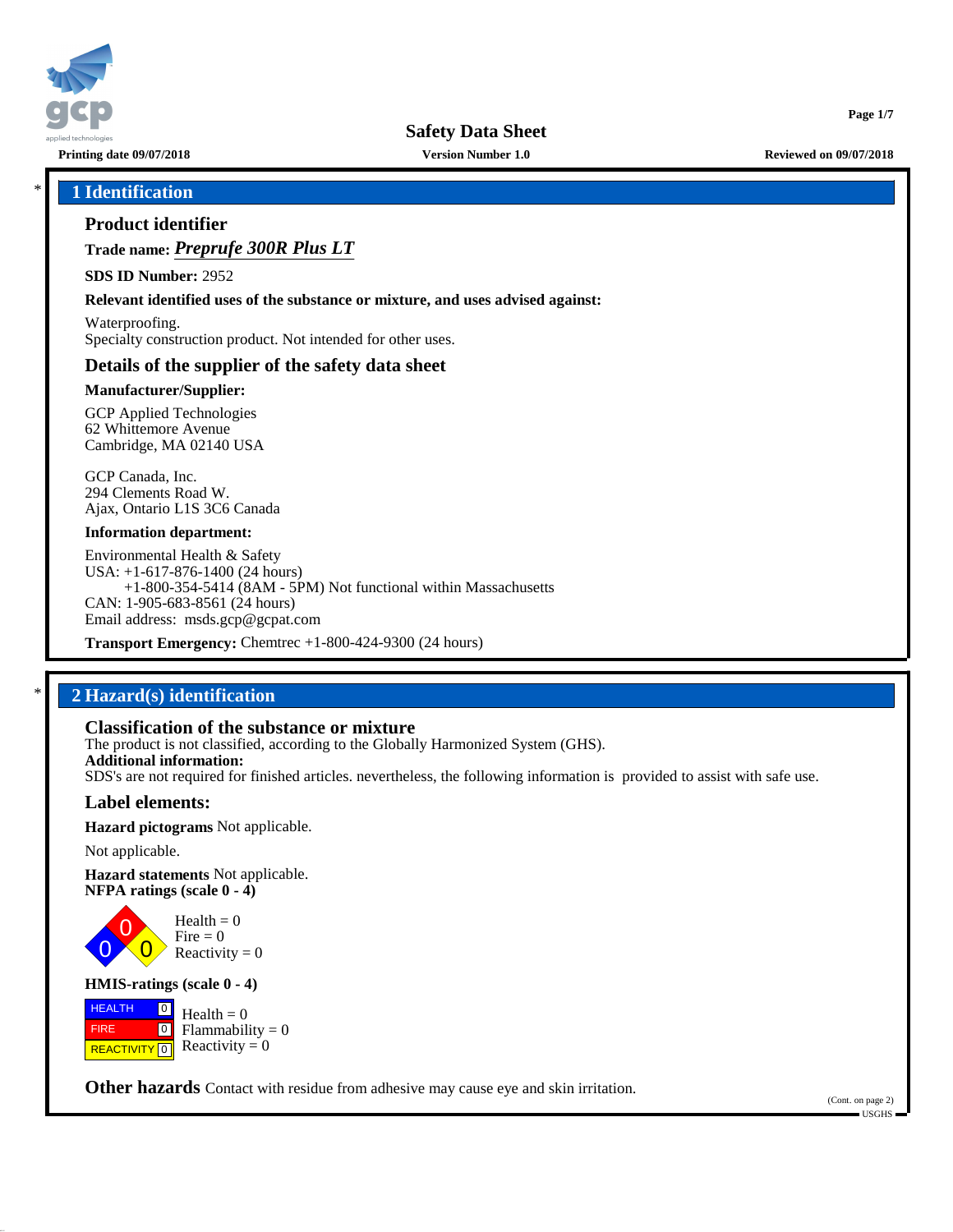**Trade name:** *Preprufe 300R Plus LT*

**Results of PBT and vPvB assessment**

**PBT:** Not applicable.

**vPvB:** Not applicable.

## \* **3 Composition/information on ingredients**

## **Chemical characterization: Mixture**

**Hazardous components:** Not applicable.

**Additional information:** Non-hazardous ingredients may be listed in Section 15; Right-To-Know disclosure.

## \* **4 First-aid measures**

#### **Description of first aid measures**

**General information:** Get medical advice/attention if you feel unwell.

**After inhalation:** No special measures required.

#### **After skin contact:**

Immediately wash contaminated skin with soap or mild detergent and water. If this chemical soaks clothing, immediately remove clothing and wash skin.

If skin irritation occurs, consult a doctor.

#### **After eye contact:**

Rinse cautiously with water for several minutes. If symptoms persist, consult a physician.

#### **After swallowing:**

Rinse mouth.

Do NOT induce vomiting.

#### **Information for doctor:**

**Most important symptoms and effects, both acute and delayed** No further relevant information available.

**Indication of any immediate medical attention and special treatment needed** No further relevant information available.

## **5 Fire-fighting measures**

**Special hazards arising from the substance or mixture** No further relevant information available.

**Additional information** Collect contaminated fire fighting water separately. It must not enter the sewage system.

## \* **6 Accidental release measures**

## **Personal precautions, protective equipment and emergency procedures**

Wear protective equipment. Keep unprotected persons away.

**Methods and material for containment and cleaning up:** Pick up mechanically.

## **Reference to other sections**

See Section 7 for information on safe handling.

See Section 8 for information on personal protection equipment.

See Section 13 for disposal information.

(Cont. from page 1)

**Page 2/7**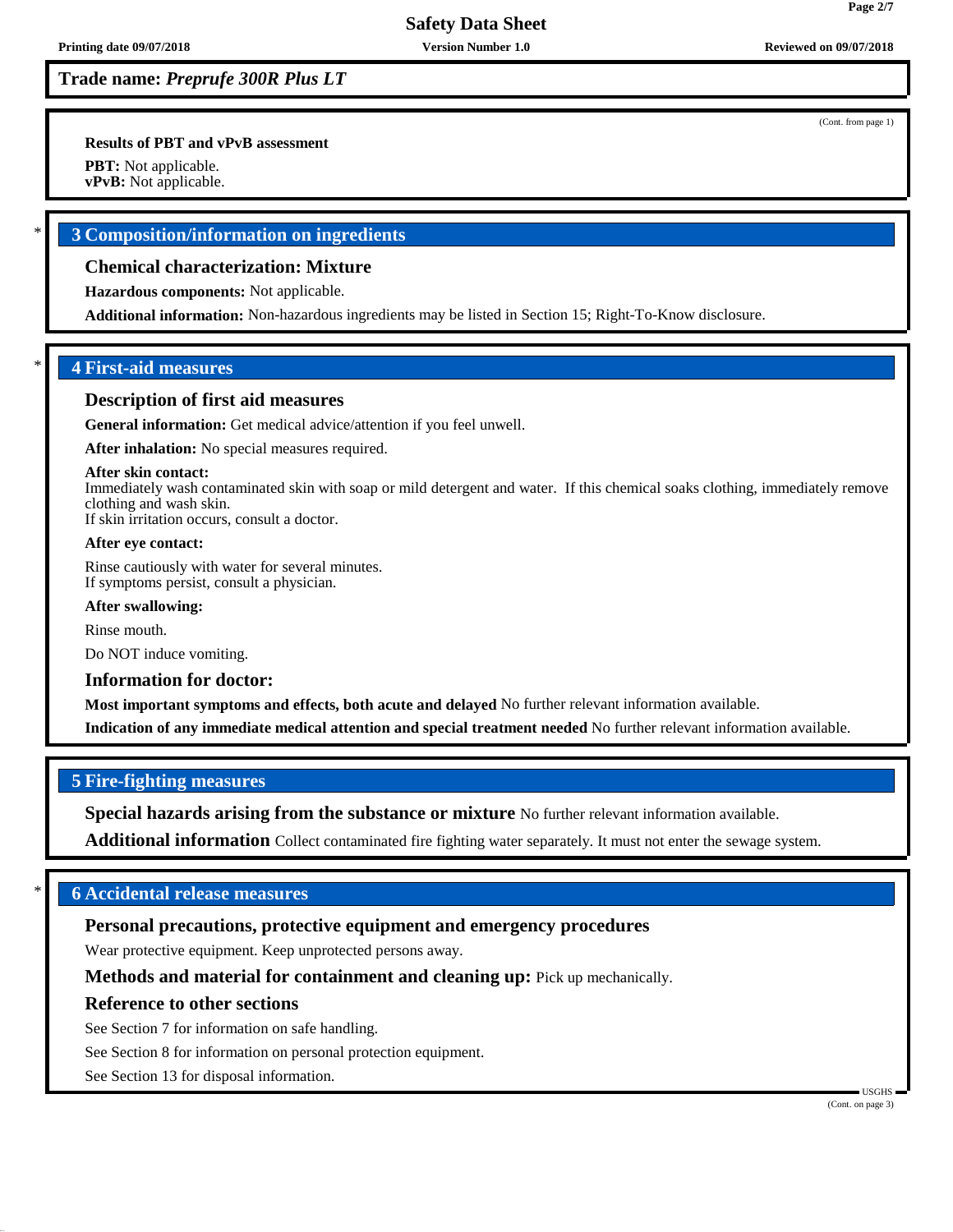## **Trade name:** *Preprufe 300R Plus LT*

(Cont. from page 2)

**Page 3/7**

## \* **7 Handling and storage**

#### **Handling:**

**Precautions for safe handling** Wash thoroughly after handling.

Avoid eye and skin contact with residue from adhesive.

Release liners are slippery. Remove from work area immediately after membrane application.

Membrane is slippery when wet or covered with frost.

Release liners may cause slip and trip hazards.

Do not eat, drink or smoke when using this product. Wash skin after handling.

For professional use only. Keep out of children's reach.

#### **Information about protection against explosions and fires:**

Removal of release liner may generate a static electrical discharge (spark).

## **Conditions for safe storage, including any incompatibilities**

#### **Storage:**

**Information about storage in one common storage facility:** No special measures required.

**Further information about storage conditions:** Keep receptacle tightly sealed.

**Specific end use(s)** No further relevant information available.

## \* **8 Exposure controls/personal protection**

**Additional information about design of technical systems:** No further data; see item 7.

#### **Control parameters**

**Components with limit values that require monitoring at the workplace:**

The product does not contain any relevant quantities of materials with critical values that have to be monitored at the workplace.

**Additional information:** The lists that were valid during the creation were used as basis.

#### **Exposure controls**

**Personal protective equipment:**

#### **General protective and hygienic measures:**

Avoid contact with the eyes and skin.

The usual precautionary measures for handling chemicals should be followed.

#### **Breathing equipment:**

Control exposure to ingredients with workplace control parameters if mentioned above. If no ingredients are listed, respiratory protection is generally not required.

If exposure limits are listed and may be exceeded, use approved respiratory protective equipment and filter type appropriate for the listed ingredients. (NIOSH, CEN, etc.).

**Protection of hands:** Gloves should be worn to prevent skin contact and should be impermeable and resistant to the product.

#### **Material of gloves**

Gloves should be worn to prevent skin contact and should be impermeable and resistant to the product. Rubber or other impervious gloves should be worn to prevent skin contact.

(Cont. on page 4) USGHS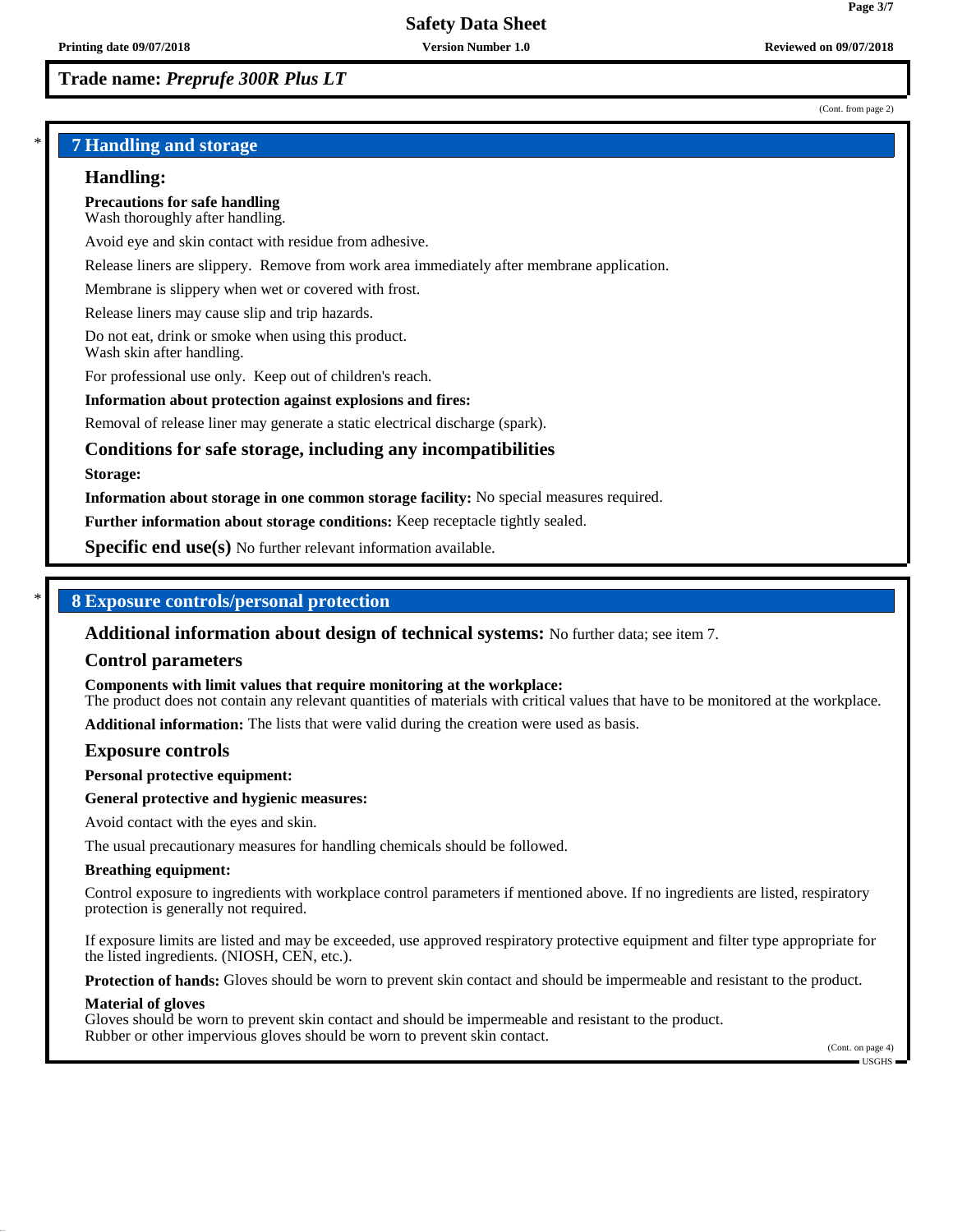**Trade name:** *Preprufe 300R Plus LT*

#### **Eye protection:**



Safety glasses with side shield protection.

#### **Body protection:**

Use personal protective equipment as required.

Take off contaminated clothing.

# \* **9 Physical and chemical properties**

| Information on basic physical and chemical properties                                                                           |                                                                                              |  |
|---------------------------------------------------------------------------------------------------------------------------------|----------------------------------------------------------------------------------------------|--|
| <b>General Information</b><br>Appearance:<br>Form:<br>Color:<br>Odor:<br>Odor threshold:                                        | Solid<br>According to product specification<br>Characteristic<br>Not determined.             |  |
| $pH-value (\sim):$                                                                                                              | Not applicable.                                                                              |  |
| <b>Change in condition</b><br><b>Melting point/Melting range:</b><br><b>Boiling point/Boiling range:</b><br><b>Flash point:</b> | Undetermined.<br>Undetermined.<br>Not applicable.                                            |  |
| <b>Flammability (solid, gaseous):</b>                                                                                           | Not determined.                                                                              |  |
| Ignition temperature:                                                                                                           | Undetermined.                                                                                |  |
| <b>Decomposition temperature:</b><br>Auto igniting:<br>Danger of explosion:                                                     | Not determined.<br>Not determined.<br>Product does not present an explosion hazard.          |  |
| <b>Explosion limits:</b><br>Lower:<br><b>Upper:</b><br><b>VOC Content (max):</b>                                                | Not determined.<br>Not determined.<br>Not determined.                                        |  |
| Vapor pressure:<br>Density: (~) at 20 $^{\circ}$ C (68 $^{\circ}$ F)<br><b>Relative density</b><br><b>Vapor density</b>         | Not applicable.<br>$1$ g/cm <sup>3</sup> (8.3 lbs/gal)<br>Not determined.<br>Not determined. |  |
| Solubility in / Miscibility with<br>Water:                                                                                      | Not miscible or difficult to mix.                                                            |  |
| Partition coefficient (n-octanol/water): Not determined.                                                                        |                                                                                              |  |
| Viscosity:<br>Dynamic:<br>Kinematic:<br>Molecular weight                                                                        | Not applicable.<br>Not applicable.<br>Not applicable.                                        |  |
| <b>Other information</b>                                                                                                        | No further relevant information available.                                                   |  |

# **10 Stability and reactivity**

**Reactivity** Stable under normal conditions.

(Cont. on page 5) USGHS

**Printing date 09/07/2018 Version Number 1.0 Reviewed on 09/07/2018**

(Cont. from page 3)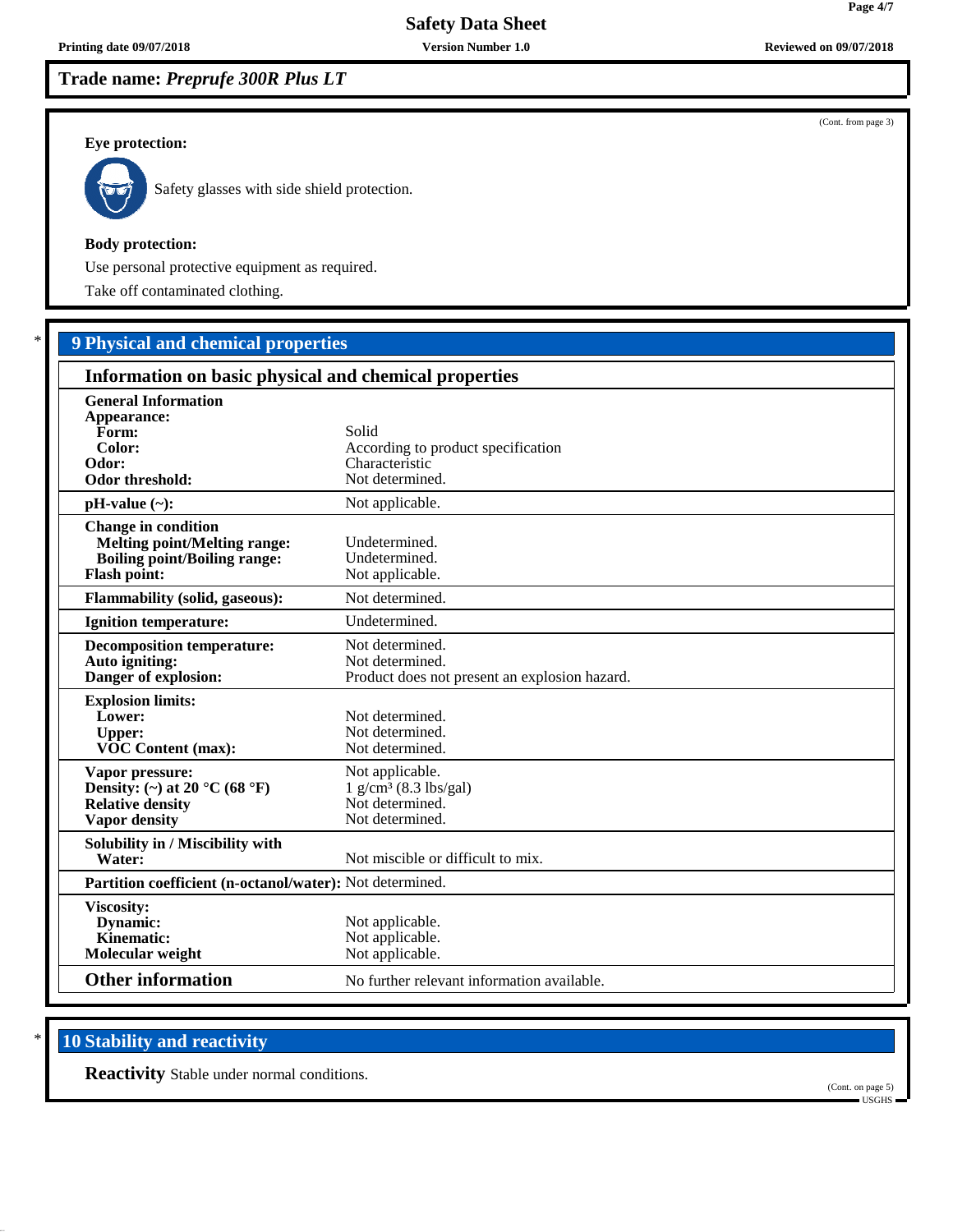**Printing date 09/07/2018 Version Number 1.0 Reviewed on 09/07/2018**

**Trade name:** *Preprufe 300R Plus LT*

(Cont. from page 4)

**Chemical stability**

**Thermal decomposition:** No decomposition if used according to specifications.

**Possibility of hazardous reactions** No dangerous reactions known.

**Conditions to avoid** No further relevant information available.

**Incompatible materials:** No further relevant information available.

**Hazardous decomposition products:** Carbon monoxide and carbon dioxide

## \* **11 Toxicological information**

#### **Information on toxicological effects**

**Acute toxicity:**

#### **Primary irritant effect:**

**on the skin:** No irritating effect expected

**on the eye:** No irritating effect expected

**inhalation:** No irritating effect expected

**Additional toxicological information:**

#### **Carcinogenic categories**

**IARC (International Agency for Research on Cancer) Human Carcinogenicity:**

**Group 1- Positive, Group 2A- Probable, Group 2B- Possible, Group 3- Not Classifiable**

None of the ingredients are listed.

**NTP (National Toxicology Program)**

## **K–Known to be carcinogenic, R–May reasonably be anticipated to be carcinogenic**

None of the ingredients are listed.

## **OSHA-Ca (Occupational Safety & Health Administration)**

None of the ingredients are listed.

## **12 Ecological information**

#### **Toxicity**

**Aquatic toxicity:** No further relevant information available.

**Persistence and degradability** No further relevant information available.

#### **Behavior in environmental systems:**

**Bioaccumulative potential** No further relevant information available.

**Mobility in soil** No further relevant information available.

## **Additional ecological information:**

**General notes:** Not known to be hazardous to water.

## **Results of PBT and vPvB assessment**

**PBT:** Not applicable. **vPvB:** Not applicable.

**Other adverse effects** No further relevant information available.

(Cont. on page 6)

USGHS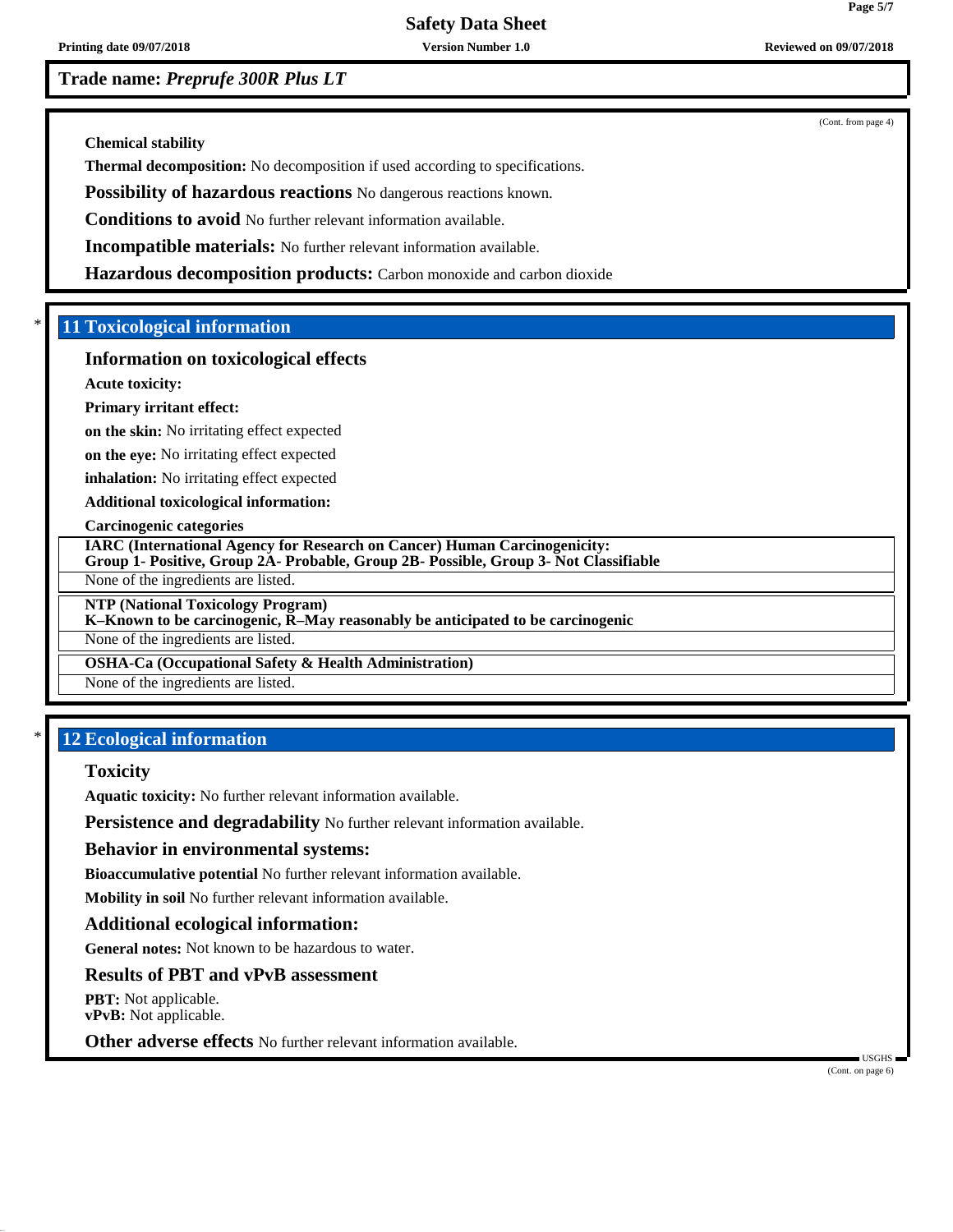## **Trade name:** *Preprufe 300R Plus LT*

# **13 Disposal considerations**

## **Disposal methods:**

Consult all regulations (federal, state, provincial, local) or a qualified waste disposal firm when characterizing product for disposal. Dispose of waste in accordance with all applicable regulations.

#### **Recommendation:**



Must not be disposed of together with household garbage. Do not allow product to reach sewage system.

## **Uncleaned packagings:**

**Recommendation:** Dispose of contents/container in accordance with local/regional/national/international regulations.

| <b>14 Transport information</b>                           |                                                                                                          |
|-----------------------------------------------------------|----------------------------------------------------------------------------------------------------------|
| <b>UN-Number</b><br>DOT, IMDG, IATA                       | Not applicable.                                                                                          |
| UN proper shipping name<br>DOT, IMDG, IATÃ                | Not applicable.                                                                                          |
| <b>Transport hazard class(es)</b>                         |                                                                                                          |
| DOT, IMDG, IATA<br><b>Class</b>                           | Not applicable.                                                                                          |
| <b>Packing group</b><br>DOT, IMDG, IATA                   | Not applicable.                                                                                          |
| <b>Environmental hazards:</b><br><b>Marine pollutant:</b> | N <sub>0</sub>                                                                                           |
| <b>Special precautions for user</b>                       | Not applicable.                                                                                          |
|                                                           | Transport/Additional information: Not classified as a dangerous good for transport by road, rail or air. |
| <b>DOT</b><br><b>Remarks:</b>                             | Not Regulated.                                                                                           |
| <b>UN</b> "Model Regulation":                             | Not applicable.                                                                                          |

## **15 Regulatory information**

**SARA (Superfund Amendments and Reauthorization Act)**

**Section 302/304 (extremely hazardous substances):**

None of the ingredients is listed.

**Section 313 Reportable Ingredients (Chemicals present below reporting threshold are exempt):**

None of the ingredients is listed.

**SARA Section 312/Tier I & II Hazard Categories:** None

**North America Chemical Inventory Status**

**TSCA (Toxic Substances Control Act - United States):**

All ingredients are listed or exempt from listing unless otherwise noted below.

#### **CEPA (Canadian DSL):**

All ingredients are listed or exempt from listing unless otherwise noted below.

(Cont. on page USGHS

(Cont. from page 5)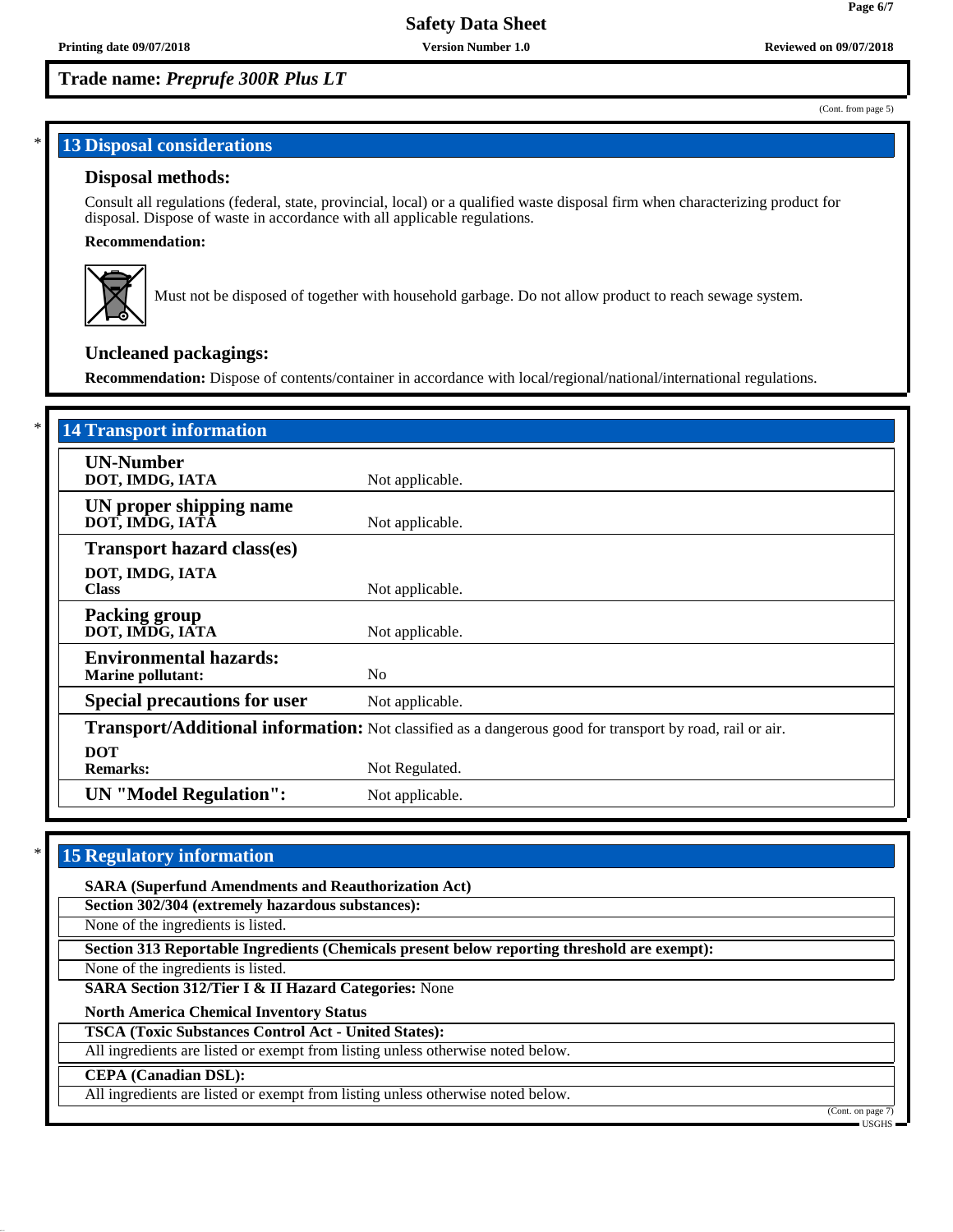**Trade name:** *Preprufe 300R Plus LT*

|                                                                                                                                                                              | (Cont. from page 6) |
|------------------------------------------------------------------------------------------------------------------------------------------------------------------------------|---------------------|
| <b>Right to Know Ingredient Disclosure:</b>                                                                                                                                  |                     |
| Non Hazardous / Non Regulated Components                                                                                                                                     |                     |
| Non-hazardous ingredients                                                                                                                                                    |                     |
| California Proposition 65: (Substances < 0.1% unless noted in Section 3)                                                                                                     |                     |
| <b>Chemicals known to cause cancer:</b>                                                                                                                                      |                     |
| None of the ingredients is listed.                                                                                                                                           |                     |
| Chemicals known to cause reproductive toxicity for females:                                                                                                                  |                     |
| None of the ingredients are listed.                                                                                                                                          |                     |
| Chemicals known to cause reproductive toxicity for males:                                                                                                                    |                     |
| None of the ingredients are listed.                                                                                                                                          |                     |
| Chemicals known to cause developmental toxicity:                                                                                                                             |                     |
| None of the ingredients are listed.                                                                                                                                          |                     |
| <b>Carcinogenicity Categories</b>                                                                                                                                            |                     |
| <b>TLV-ACGIH (THE American Conference of Governmental Industrial Hygienists)</b><br>Human Carcinogen - A1 Confirmed, A2 Suspected, A3 Unknown Relevance, A4 Not Classifiable |                     |
| None of the ingredients are listed.                                                                                                                                          |                     |
| NIOSH-Cancer (National Institute for Occupational Safety and Health)                                                                                                         |                     |
| None of the ingredients are listed.                                                                                                                                          |                     |
| Volatile Organic Compounds (VOC) reported per the Emission Standards.<br>If no g/L value is provided this product is not subject to above standard.                          |                     |

## 16 Other information

The data included herein are presented in accordance with various environment, health and safety regulations. It is the responsibility of a recipient of the data to remain currently informed on chemical hazard information, to design and update its own program and to comply with all national, federal, state and local laws and regulations applicable to safety, occupational health, right-to-know and environmental protection.

## **Department issuing SDS:**

GCP Applied Technologies 62 Whittemore Avenue Cambridge, MA 02140 USA USA: +1-617-876-1400 (24 hours) +1-800-354-5414

**Date of preparation / last revision** 09/07/2018 / -

**The first date of preparation** 09/07/2018

**Number of revision times and the latest revision date** 1.0 / 09/07/2018

USGHS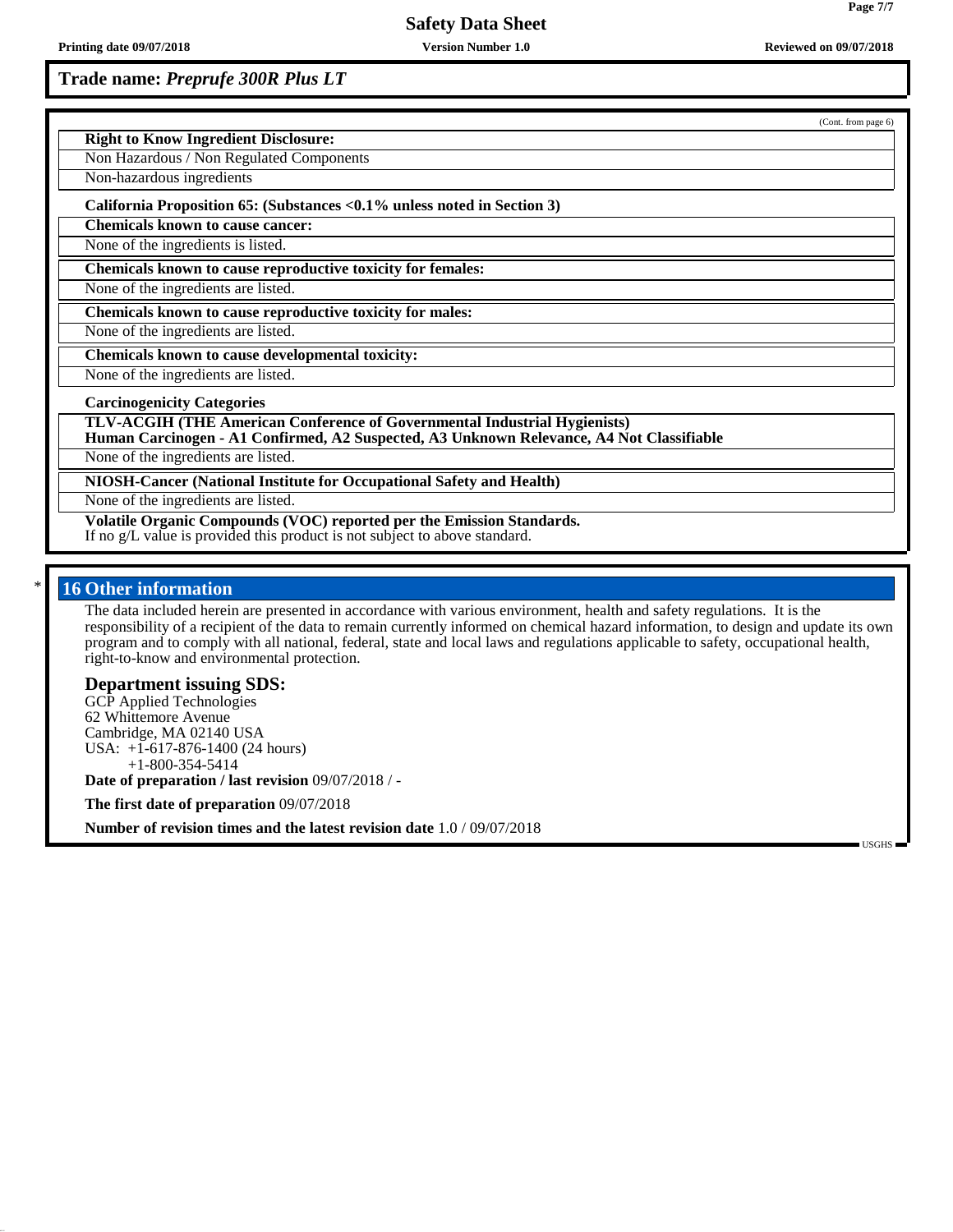

**Printing date 09/07/2018 Version Number 1.0 Reviewed on 09/07/2018**

**Page 1/7**

## \* **1 Identification**

## **Product identifier**

**Trade name:** *Preprufe 160R Plus LT*

**SDS ID Number:** 2953

**Relevant identified uses of the substance or mixture, and uses advised against:**

Waterproofing. Specialty construction product. Not intended for other uses.

## **Details of the supplier of the safety data sheet**

#### **Manufacturer/Supplier:**

GCP Applied Technologies 62 Whittemore Avenue Cambridge, MA 02140 USA

GCP Canada, Inc. 294 Clements Road W. Ajax, Ontario L1S 3C6 Canada

#### **Information department:**

Environmental Health & Safety USA: +1-617-876-1400 (24 hours) +1-800-354-5414 (8AM - 5PM) Not functional within Massachusetts CAN: 1-905-683-8561 (24 hours) Email address: msds.gcp@gcpat.com

**Transport Emergency:** Chemtrec +1-800-424-9300 (24 hours)

# \* **2 Hazard(s) identification**

## **Classification of the substance or mixture**

The product is not classified, according to the Globally Harmonized System (GHS). **Additional information:** SDS's are not required for finished articles. nevertheless, the following information is provided to assist with safe use.

## **Label elements:**

**Hazard pictograms** Not applicable.

Not applicable.

0

**Hazard statements** Not applicable. **NFPA ratings (scale 0 - 4)**

> 0  $\overline{\mathbf{0}}$  $Health = 0$ Fire  $= 0$ Reactivity  $= 0$

#### **HMIS-ratings (scale 0 - 4)**

 HEALTH FIRE **REACTIVITY** 0  $\boxed{0}$  $\boxed{0}$  $Health = 0$  $Flammability = 0$ Reactivity  $= 0$ 

**Other hazards** Contact with residue from adhesive may cause eye and skin irritation.

(Cont. on page 2) USGHS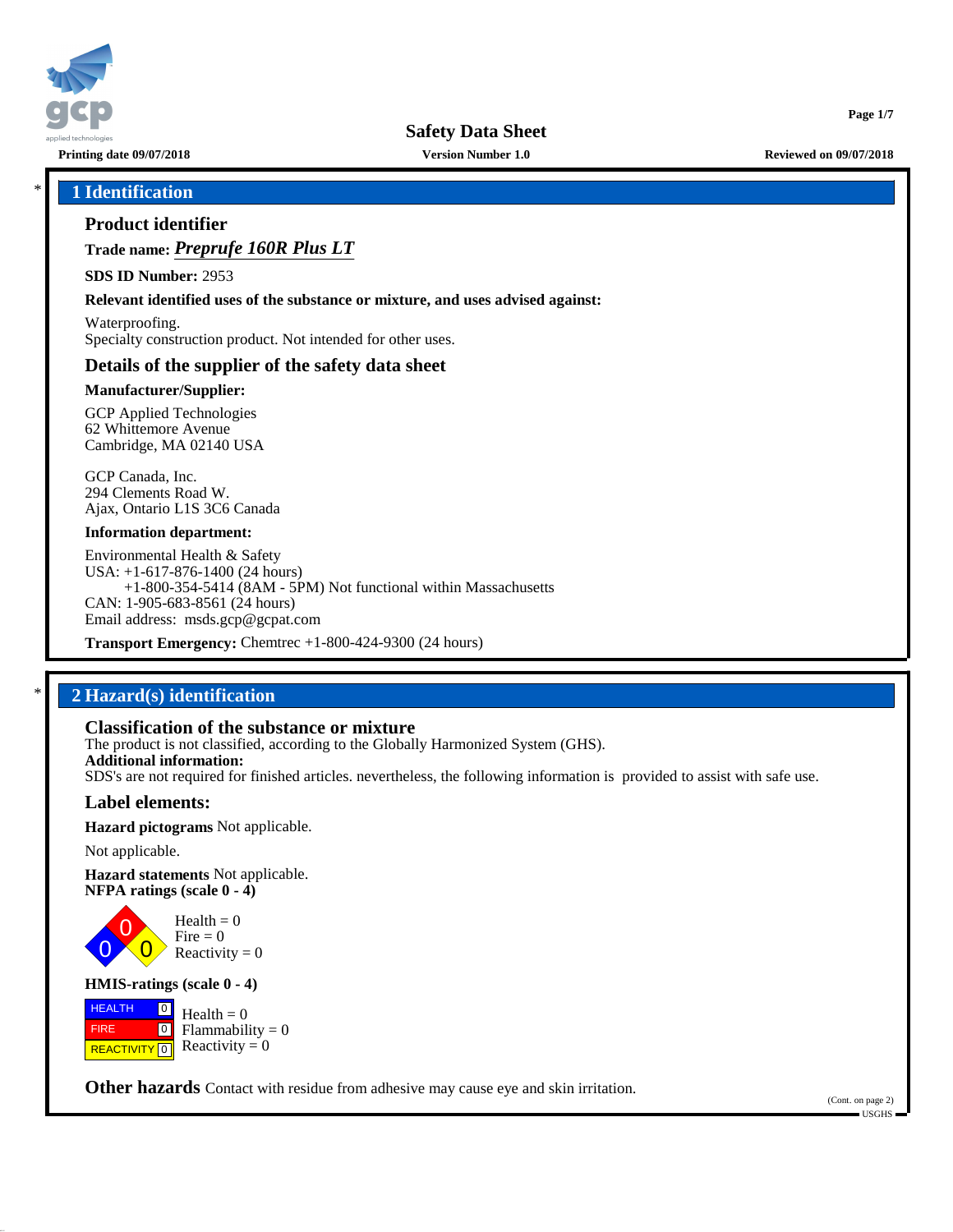**Trade name:** *Preprufe 160R Plus LT*

**Results of PBT and vPvB assessment**

**PBT:** Not applicable.

**vPvB:** Not applicable.

## \* **3 Composition/information on ingredients**

## **Chemical characterization: Mixture**

**Hazardous components:** Not applicable.

**Additional information:** Non-hazardous ingredients may be listed in Section 15; Right-To-Know disclosure.

## \* **4 First-aid measures**

#### **Description of first aid measures**

**General information:** Get medical advice/attention if you feel unwell.

**After inhalation:** No special measures required.

#### **After skin contact:**

Immediately wash contaminated skin with soap or mild detergent and water. If this chemical soaks clothing, immediately remove clothing and wash skin.

If skin irritation occurs, consult a doctor.

#### **After eye contact:**

Rinse cautiously with water for several minutes. If symptoms persist, consult a physician.

#### **After swallowing:**

Rinse mouth.

Do NOT induce vomiting.

#### **Information for doctor:**

**Most important symptoms and effects, both acute and delayed** No further relevant information available.

**Indication of any immediate medical attention and special treatment needed** No further relevant information available.

## **5 Fire-fighting measures**

**Special hazards arising from the substance or mixture** No further relevant information available.

**Additional information** Collect contaminated fire fighting water separately. It must not enter the sewage system.

## \* **6 Accidental release measures**

## **Personal precautions, protective equipment and emergency procedures**

Wear protective equipment. Keep unprotected persons away.

**Methods and material for containment and cleaning up:** Pick up mechanically.

## **Reference to other sections**

See Section 7 for information on safe handling.

See Section 8 for information on personal protection equipment.

See Section 13 for disposal information.

(Cont. from page 1)

**Page 2/7**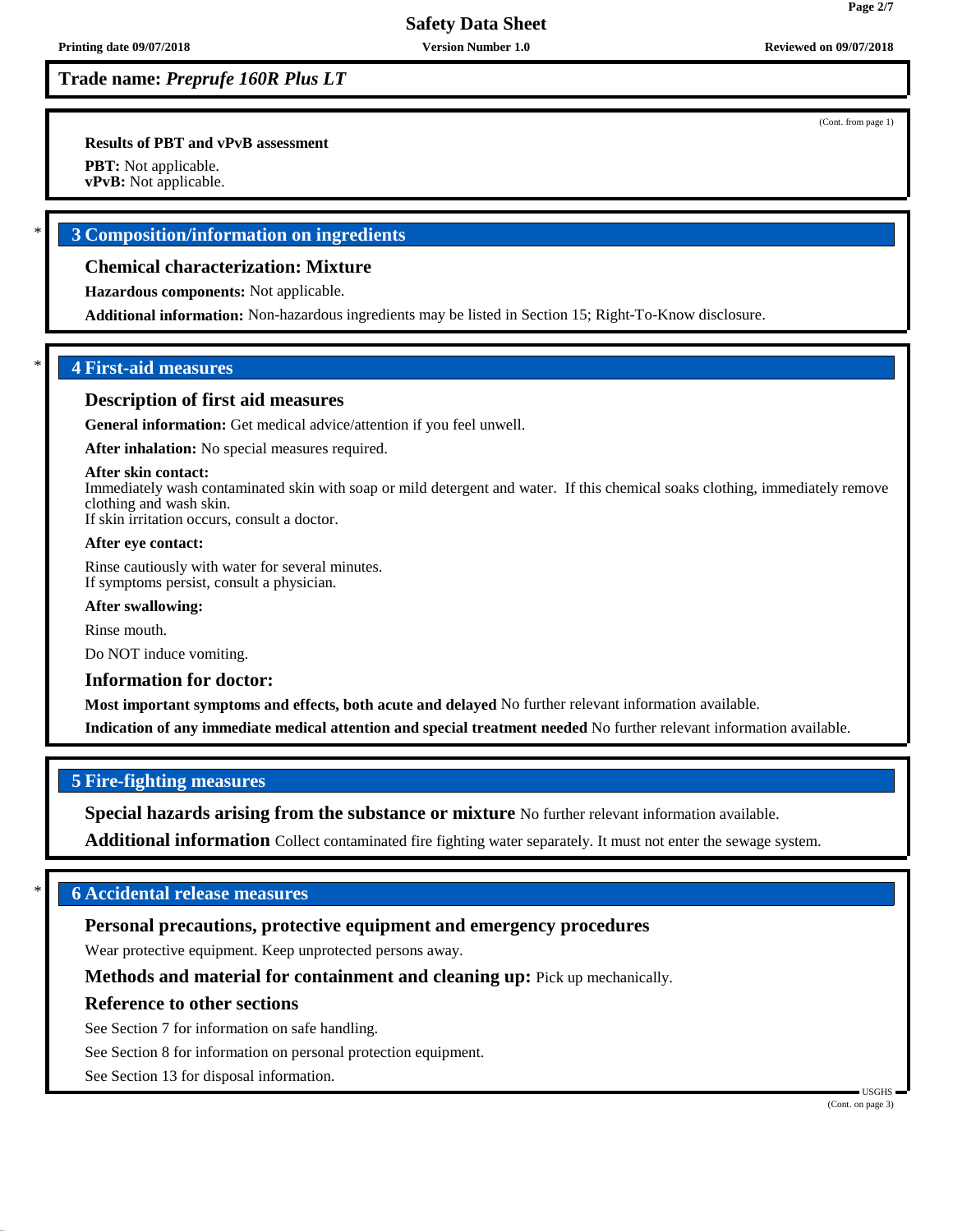## **Trade name:** *Preprufe 160R Plus LT*

#### (Cont. from page 2)

**Page 3/7**

## \* **7 Handling and storage**

#### **Handling:**

**Precautions for safe handling** Wash thoroughly after handling.

Avoid eye and skin contact with residue from adhesive.

Release liners are slippery. Remove from work area immediately after membrane application.

Membrane is slippery when wet or covered with frost.

Release liners may cause slip and trip hazards.

Do not eat, drink or smoke when using this product. Wash skin after handling.

For professional use only. Keep out of children's reach.

#### **Information about protection against explosions and fires:**

Removal of release liner may generate a static electrical discharge (spark).

## **Conditions for safe storage, including any incompatibilities**

#### **Storage:**

**Information about storage in one common storage facility:** No special measures required.

**Further information about storage conditions:** Keep receptacle tightly sealed.

**Specific end use(s)** No further relevant information available.

## \* **8 Exposure controls/personal protection**

**Additional information about design of technical systems:** No further data; see item 7.

#### **Control parameters**

**Components with limit values that require monitoring at the workplace:**

The product does not contain any relevant quantities of materials with critical values that have to be monitored at the workplace.

**Additional information:** The lists that were valid during the creation were used as basis.

#### **Exposure controls**

**Personal protective equipment:**

#### **General protective and hygienic measures:**

Avoid contact with the eyes and skin.

The usual precautionary measures for handling chemicals should be followed.

#### **Breathing equipment:**

Control exposure to ingredients with workplace control parameters if mentioned above. If no ingredients are listed, respiratory protection is generally not required.

If exposure limits are listed and may be exceeded, use approved respiratory protective equipment and filter type appropriate for the listed ingredients. (NIOSH, CEN, etc.).

**Protection of hands:** Gloves should be worn to prevent skin contact and should be impermeable and resistant to the product.

#### **Material of gloves**

Gloves should be worn to prevent skin contact and should be impermeable and resistant to the product. Rubber or other impervious gloves should be worn to prevent skin contact.

(Cont. on page 4) USGHS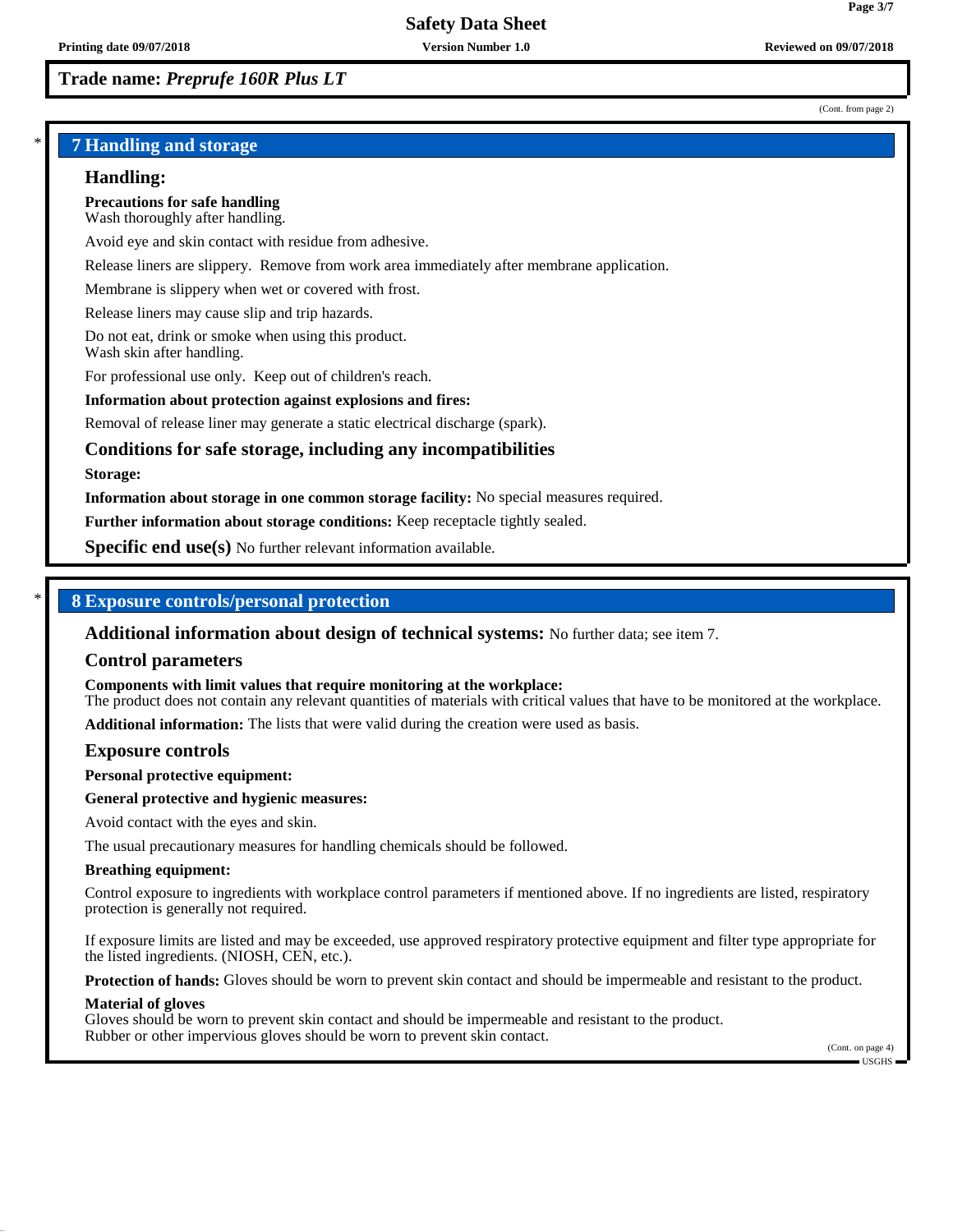**Trade name:** *Preprufe 160R Plus LT*

#### **Eye protection:**



Safety glasses with side shield protection.

#### **Body protection:**

Use personal protective equipment as required.

Take off contaminated clothing.

# \* **9 Physical and chemical properties**

| Information on basic physical and chemical properties                                                                           |                                                                                              |  |
|---------------------------------------------------------------------------------------------------------------------------------|----------------------------------------------------------------------------------------------|--|
| <b>General Information</b><br>Appearance:<br>Form:<br>Color:<br>Odor:<br>Odor threshold:                                        | Solid<br>According to product specification<br>Characteristic<br>Not determined.             |  |
| $pH-value (\sim):$                                                                                                              | Not applicable.                                                                              |  |
| <b>Change in condition</b><br><b>Melting point/Melting range:</b><br><b>Boiling point/Boiling range:</b><br><b>Flash point:</b> | Undetermined.<br>Undetermined.<br>Not applicable.                                            |  |
| <b>Flammability (solid, gaseous):</b>                                                                                           | Not determined.                                                                              |  |
| <b>Ignition temperature:</b>                                                                                                    | Undetermined.                                                                                |  |
| <b>Decomposition temperature:</b><br>Auto igniting:<br>Danger of explosion:                                                     | Not determined.<br>Not determined.<br>Product does not present an explosion hazard.          |  |
| <b>Explosion limits:</b><br>Lower:<br><b>Upper:</b><br><b>VOC Content (max):</b>                                                | Not determined.<br>Not determined.<br>Not determined.                                        |  |
| Vapor pressure:<br>Density: (~) at 20 $^{\circ}$ C (68 $^{\circ}$ F)<br><b>Relative density</b><br>Vapor density                | Not applicable.<br>$1$ g/cm <sup>3</sup> (8.3 lbs/gal)<br>Not determined.<br>Not determined. |  |
| Solubility in / Miscibility with<br>Water:                                                                                      | Not miscible or difficult to mix.                                                            |  |
| Partition coefficient (n-octanol/water): Not determined.                                                                        |                                                                                              |  |
| Viscosity:<br>Dynamic:<br>Kinematic:<br>Molecular weight                                                                        | Not applicable.<br>Not applicable.<br>Not applicable.                                        |  |
| <b>Other information</b>                                                                                                        | No further relevant information available.                                                   |  |

# **10 Stability and reactivity**

**Reactivity** Stable under normal conditions.

(Cont. on page 5) USGHS

(Cont. from page 3)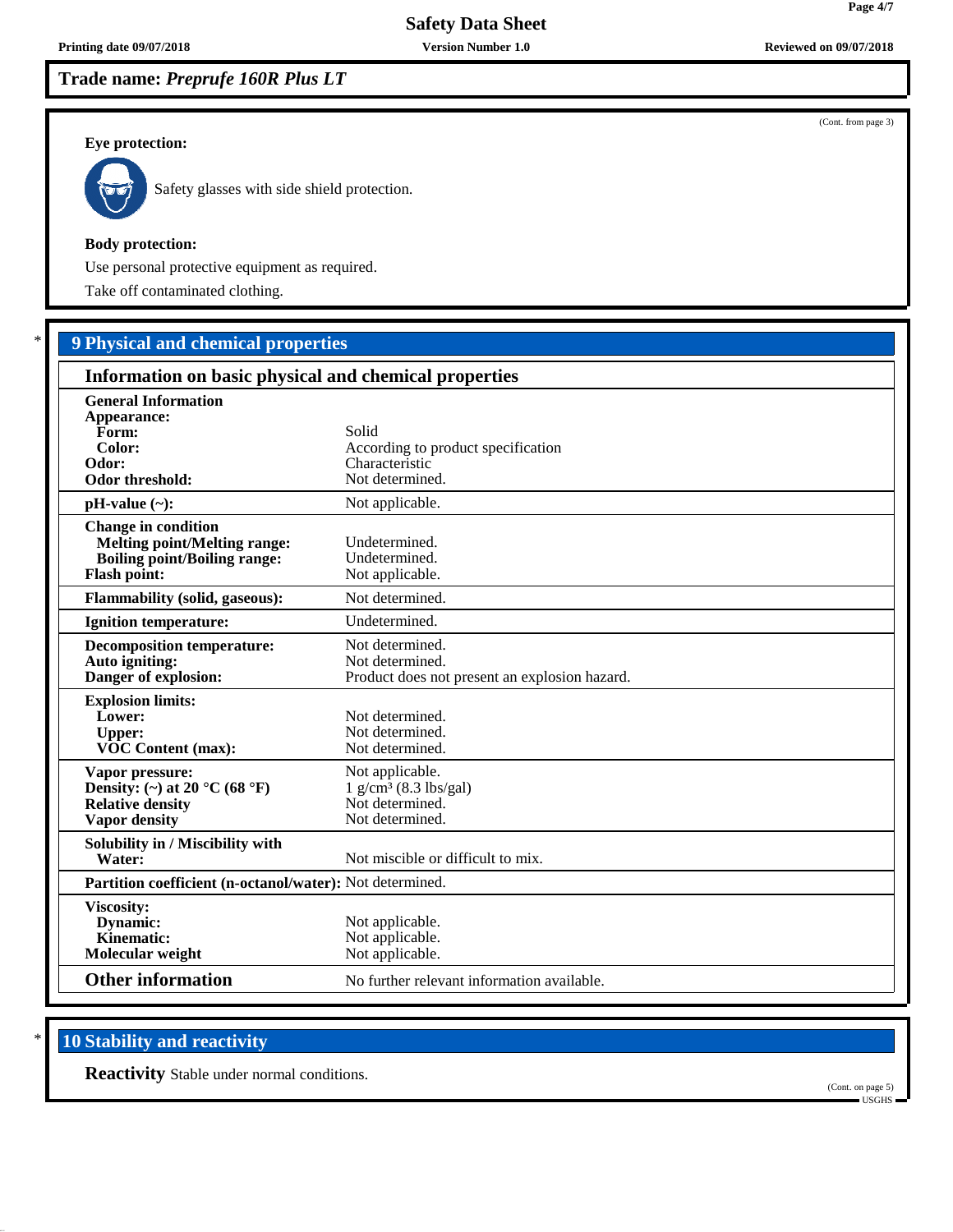**Printing date 09/07/2018 Version Number 1.0 Reviewed on 09/07/2018**

**Trade name:** *Preprufe 160R Plus LT*

(Cont. from page 4)

**Chemical stability**

**Thermal decomposition:** No decomposition if used according to specifications.

**Possibility of hazardous reactions** No dangerous reactions known.

**Conditions to avoid** No further relevant information available.

**Incompatible materials:** No further relevant information available.

**Hazardous decomposition products:** Carbon monoxide and carbon dioxide

## \* **11 Toxicological information**

#### **Information on toxicological effects**

**Acute toxicity:**

#### **Primary irritant effect:**

**on the skin:** No irritating effect expected

**on the eye:** No irritating effect expected

**inhalation:** No irritating effect expected

**Additional toxicological information:**

#### **Carcinogenic categories**

**IARC (International Agency for Research on Cancer) Human Carcinogenicity:**

**Group 1- Positive, Group 2A- Probable, Group 2B- Possible, Group 3- Not Classifiable**

None of the ingredients are listed.

**NTP (National Toxicology Program)**

## **K–Known to be carcinogenic, R–May reasonably be anticipated to be carcinogenic**

None of the ingredients are listed.

## **OSHA-Ca (Occupational Safety & Health Administration)**

None of the ingredients are listed.

## \* **12 Ecological information**

#### **Toxicity**

**Aquatic toxicity:** No further relevant information available.

**Persistence and degradability** No further relevant information available.

#### **Behavior in environmental systems:**

**Bioaccumulative potential** No further relevant information available.

**Mobility in soil** No further relevant information available.

## **Additional ecological information:**

**General notes:** Not known to be hazardous to water.

## **Results of PBT and vPvB assessment**

**PBT:** Not applicable. **vPvB:** Not applicable.

**Other adverse effects** No further relevant information available.

 USGHS (Cont. on page 6)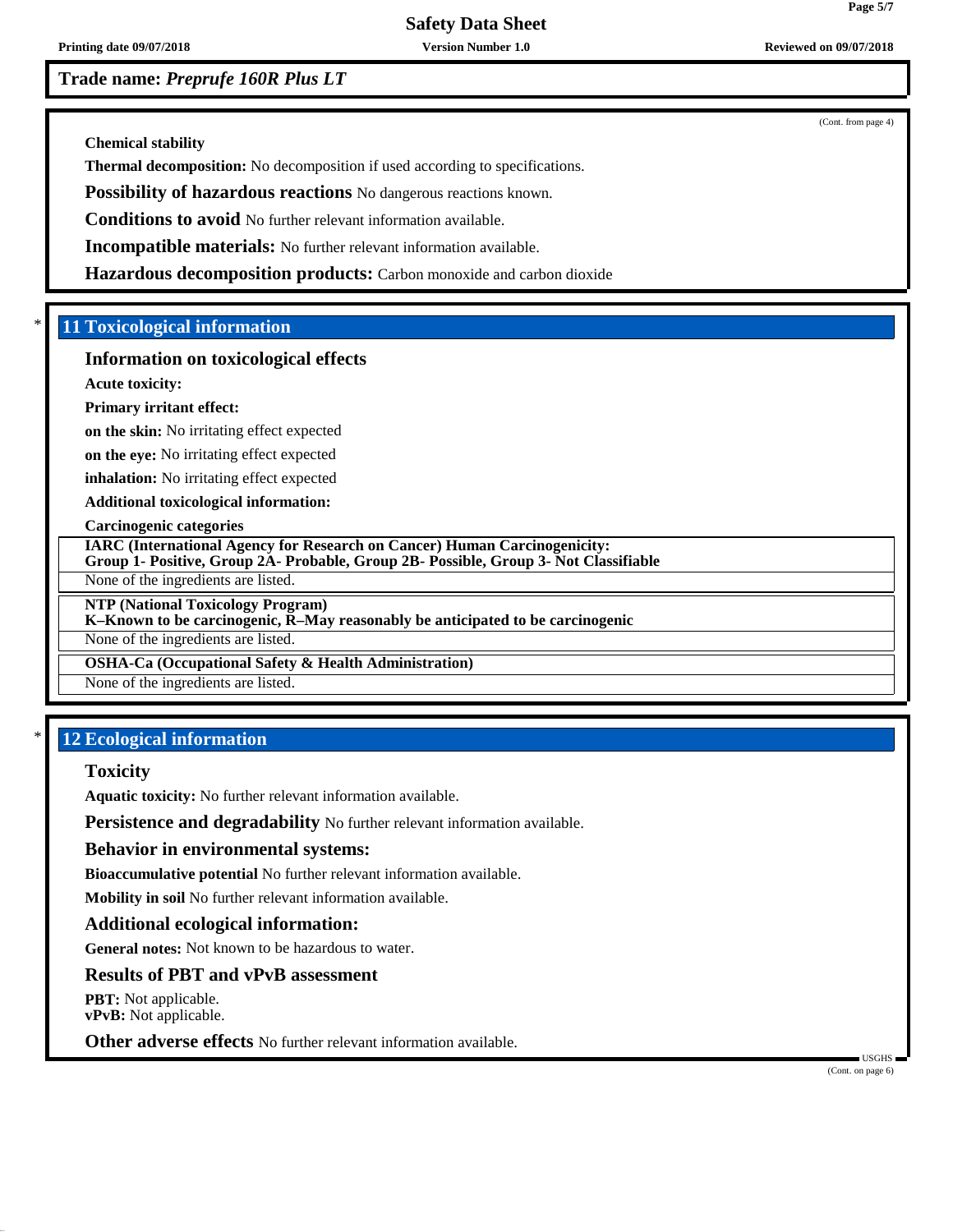## **Trade name:** *Preprufe 160R Plus LT*

# **13 Disposal considerations**

## **Disposal methods:**

Consult all regulations (federal, state, provincial, local) or a qualified waste disposal firm when characterizing product for disposal. Dispose of waste in accordance with all applicable regulations.

#### **Recommendation:**



Must not be disposed of together with household garbage. Do not allow product to reach sewage system.

## **Uncleaned packagings:**

**Recommendation:** Dispose of contents/container in accordance with local/regional/national/international regulations.

| <b>14 Transport information</b>                           |                                                                                                          |
|-----------------------------------------------------------|----------------------------------------------------------------------------------------------------------|
| <b>UN-Number</b><br>DOT, IMDG, IATA                       | Not applicable.                                                                                          |
| UN proper shipping name<br>DOT, IMDG, IATĀ                | Not applicable.                                                                                          |
| <b>Transport hazard class(es)</b>                         |                                                                                                          |
| DOT, IMDG, IATA<br><b>Class</b>                           | Not applicable.                                                                                          |
| <b>Packing group</b><br>DOT, IMDG, IATA                   | Not applicable.                                                                                          |
| <b>Environmental hazards:</b><br><b>Marine pollutant:</b> | N <sub>0</sub>                                                                                           |
| <b>Special precautions for user</b>                       | Not applicable.                                                                                          |
|                                                           | Transport/Additional information: Not classified as a dangerous good for transport by road, rail or air. |
| <b>DOT</b><br><b>Remarks:</b>                             | Not Regulated.                                                                                           |
| <b>UN</b> "Model Regulation":                             | Not applicable.                                                                                          |

## **15 Regulatory information**

**SARA (Superfund Amendments and Reauthorization Act)**

**Section 302/304 (extremely hazardous substances):**

None of the ingredients is listed.

**Section 313 Reportable Ingredients (Chemicals present below reporting threshold are exempt):**

None of the ingredients is listed.

**SARA Section 312/Tier I & II Hazard Categories:** None

**North America Chemical Inventory Status**

**TSCA (Toxic Substances Control Act - United States):**

All ingredients are listed or exempt from listing unless otherwise noted below.

#### **CEPA (Canadian DSL):**

All ingredients are listed or exempt from listing unless otherwise noted below.

(Cont. on page USGHS

(Cont. from page 5)